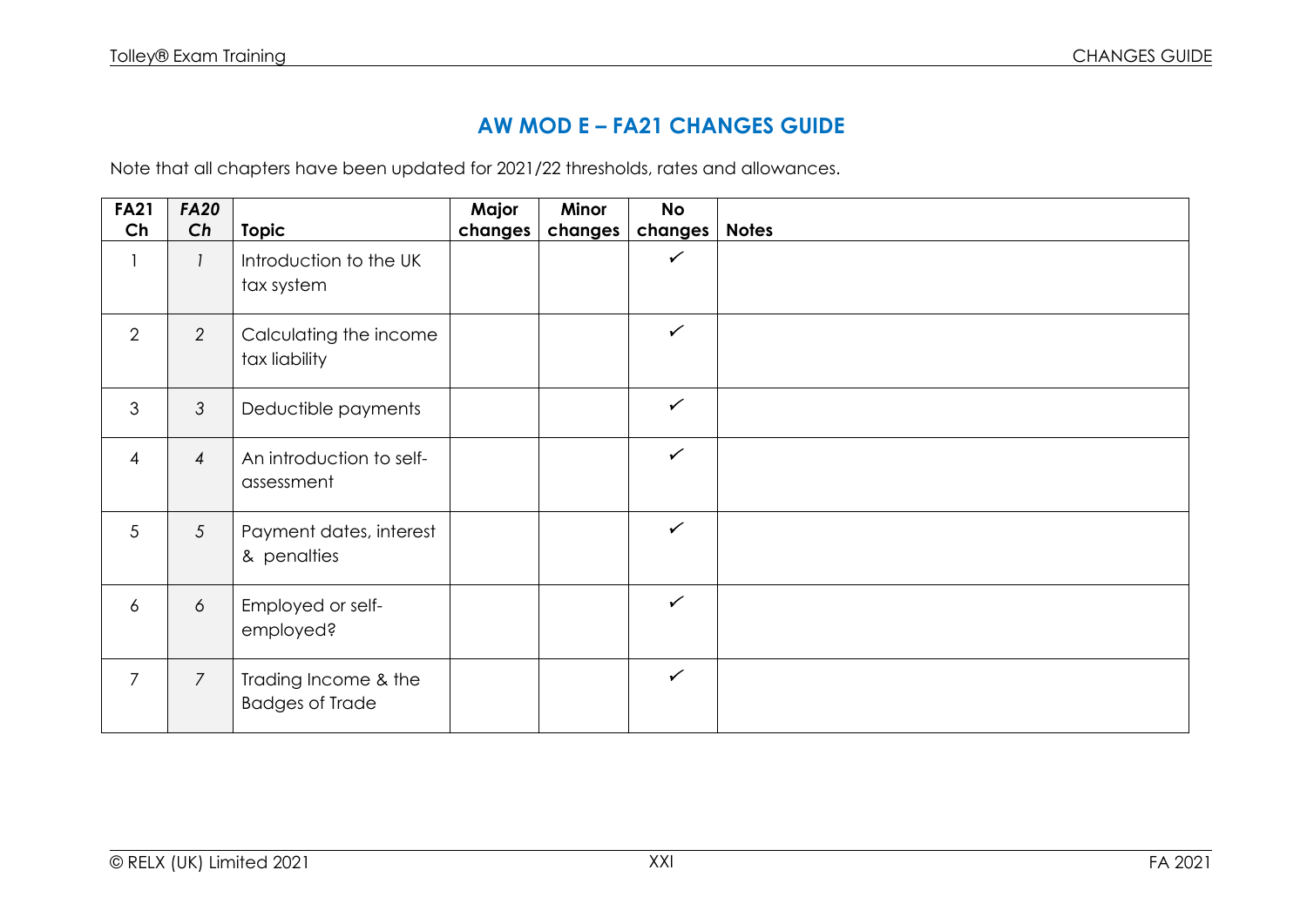| 8               | 8               | Adjustment of Profit -<br><b>General Principles -</b><br>Unlnc |  | $\checkmark$ |  |
|-----------------|-----------------|----------------------------------------------------------------|--|--------------|--|
| 9               | 9               | Common Adjustments -<br>Unlnc                                  |  | $\checkmark$ |  |
| 10 <sup>°</sup> | 10 <sup>°</sup> | <b>Current Year Basis &amp;</b><br><b>Opening Year Rules</b>   |  | $\checkmark$ |  |
| 11              | 11              | Overlap Relief & Closing<br>Year Rules                         |  | $\checkmark$ |  |
| 12              | 12              | Change of Accounting<br>Date                                   |  | $\checkmark$ |  |
| 13              | 13              | <b>Capital Allowances -</b><br>Definitions                     |  | $\checkmark$ |  |
| 14              | 14              | Capital Allowances -<br><b>Basic Computations</b>              |  | $\checkmark$ |  |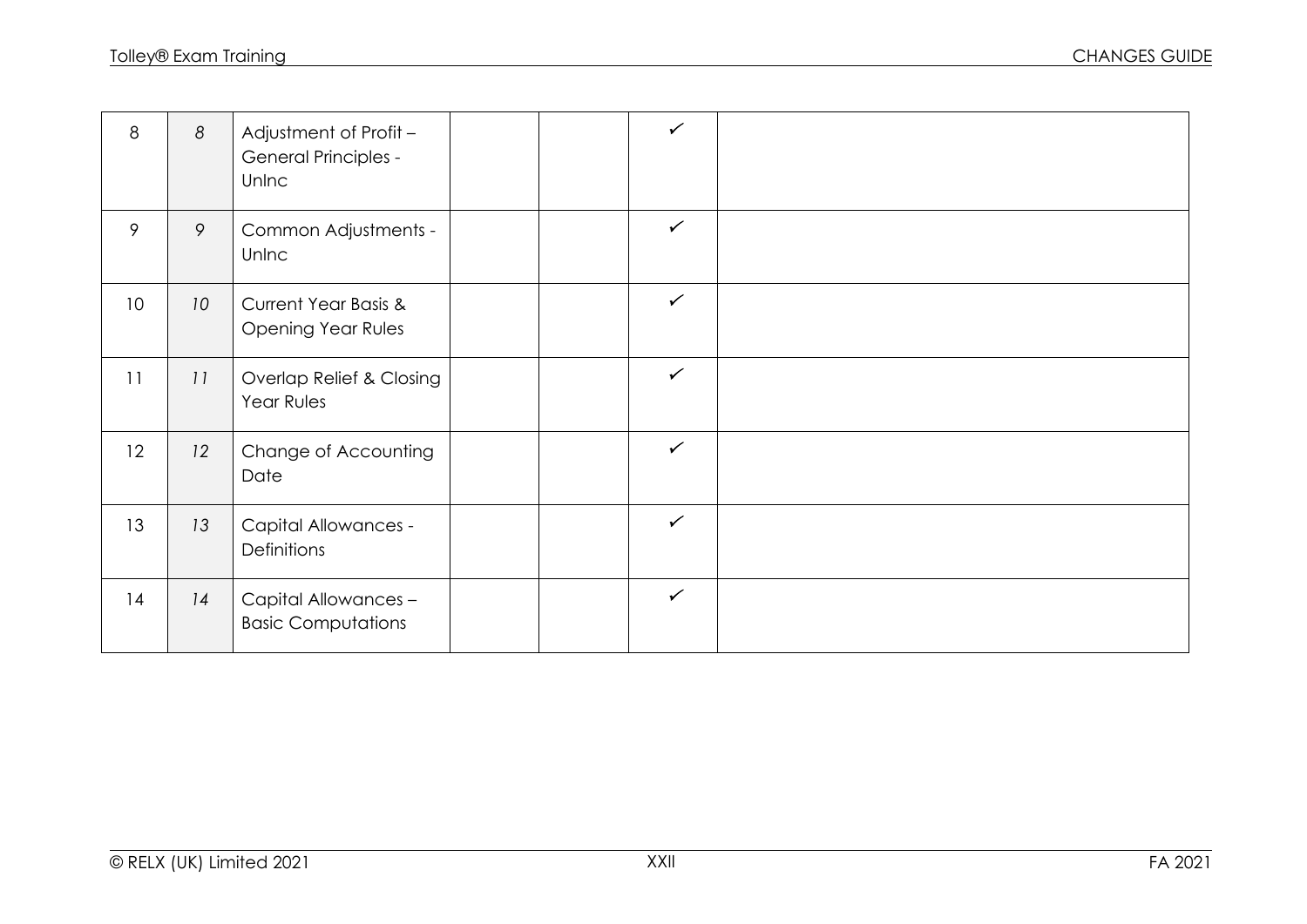| 15 | 15 | Capital Allowances -<br>First Year Allowances &<br>the AIA |   |              | $\checkmark$ |                                                                                  |
|----|----|------------------------------------------------------------|---|--------------|--------------|----------------------------------------------------------------------------------|
| 16 | 16 | Capital Allowances -<br><b>Further Computations</b>        |   |              | $\checkmark$ |                                                                                  |
| 17 | 17 | Capital Allowances -<br>Cars & Other Assets                | ✓ |              |              | Section on Structures and Buildings Allowances moved<br>to new separate chapter. |
| 18 | 18 | <b>Structures and Buildings</b><br>Allowance               | ✓ |              |              | New chapter, content moved from earlier chapter.                                 |
| 19 | 19 | Losses - Continuous<br><b>Trades</b>                       |   | $\checkmark$ |              | New section on temporary three year carry back.                                  |
| 20 | 20 | Losses - Opening &<br><b>Closing Year Rules</b>            |   |              | $\checkmark$ |                                                                                  |
| 21 | 21 | Introduction to<br>Partnerships                            |   |              | $\checkmark$ |                                                                                  |
| 22 | 22 | Partnership Changes                                        |   |              | $\checkmark$ |                                                                                  |
| 23 | 23 | Partnership Admissions<br>& Retirements                    |   |              | $\checkmark$ |                                                                                  |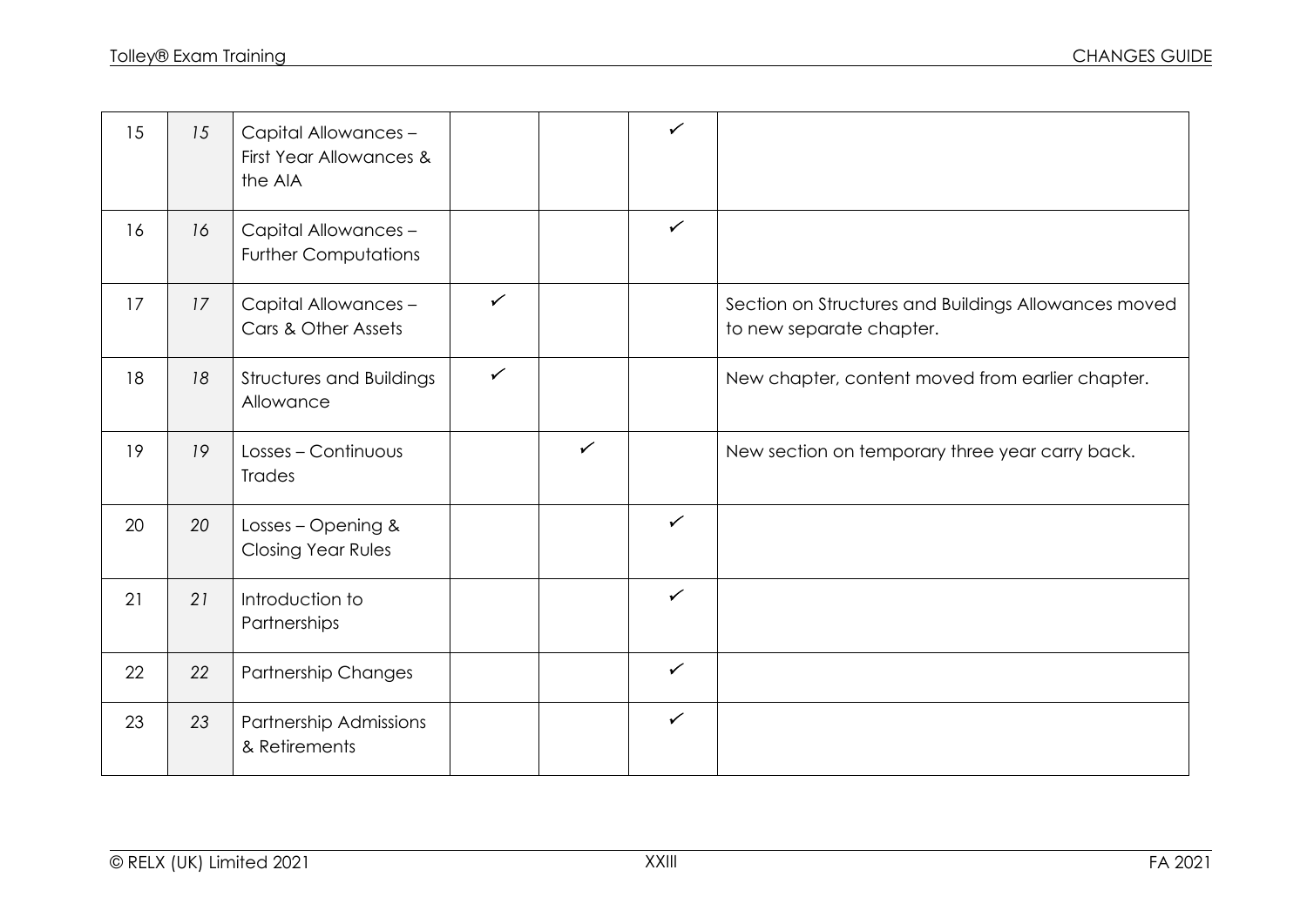| 24 | 24 | Partnership Losses                       | $\checkmark$ |  |
|----|----|------------------------------------------|--------------|--|
| 25 | 27 | Classes 2 & 4 National<br>Insurance      | $\checkmark$ |  |
| 26 | 28 | <b>Simplification Measures</b>           | $\checkmark$ |  |
| 27 | 29 | Introduction to capital<br>gains tax     | $\checkmark$ |  |
| 28 | 30 | Calculation of capital<br>gains          | $\checkmark$ |  |
| 29 | 31 | <b>Business asset disposal</b><br>relief | $\checkmark$ |  |
| 30 | 32 | Relief for capital losses                | $\checkmark$ |  |
| 31 | 33 | Part disposals                           | $\checkmark$ |  |
| 32 | 34 | Connected persons                        | $\checkmark$ |  |
| 33 | 35 | Rollover relief                          | $\checkmark$ |  |